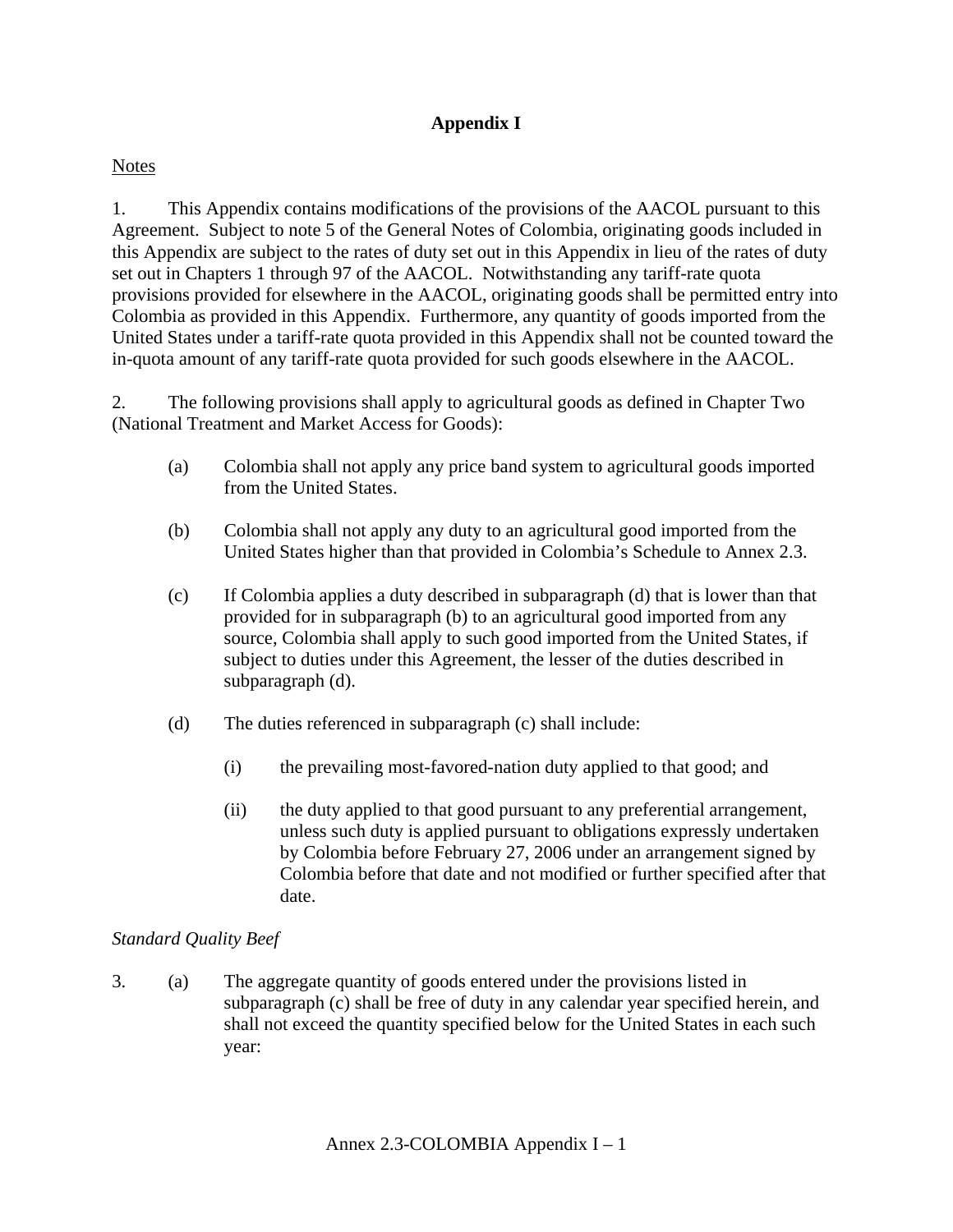| Year           | Quantity      |
|----------------|---------------|
|                | (Metric tons) |
| 1              | 2,100         |
| $\overline{2}$ | 2,205         |
| 3              | 2,315         |
| 4              | 2,431         |
| 5              | 2,553         |
| 6              | 2,680         |
| 7              | 2,814         |
| 8              | 2,955         |
| 9              | 3,103         |
| 10             | Unlimited     |
|                |               |

- (b) Duties on goods entered in aggregate quantities in excess of the quantities listed in subparagraph (a) shall be removed in accordance with the provisions of staging category V in paragraph 3(g) of the General Notes of Colombia to Annex 2.3.
- (c) Subparagraphs (a) and (b) apply to the following AACOL provisions: 02012000.B, 02013000.B, 02022000.B, and 02023000.B. For greater certainty, for prime and choice beef in AACOL provisions 02012000.A, 02013000.A, 02022000.A, and 02023000.A, duties shall be removed in accordance with the provisions of staging category A in Annex 2.3, paragraph 1(a). **Prime and choice beef** shall mean prime and choice grades of beef as defined in the United States Standards for Grades of Carcass Beef, promulgated pursuant to the *Agricultural Marketing Act of 1946* (7 U.S.C. §§ 1621-1627), as amended.

## *Variety Meats*

| Year | Quantity      |
|------|---------------|
|      | (Metric tons) |
|      | 4,642         |
| 2    | 4,897         |
| 3    | 5,167         |
| 4    | 5,451         |
| 5    | 5,751         |

| Annex 2.3-COLOMBIA Appendix $I - 2$ |  |  |
|-------------------------------------|--|--|
|-------------------------------------|--|--|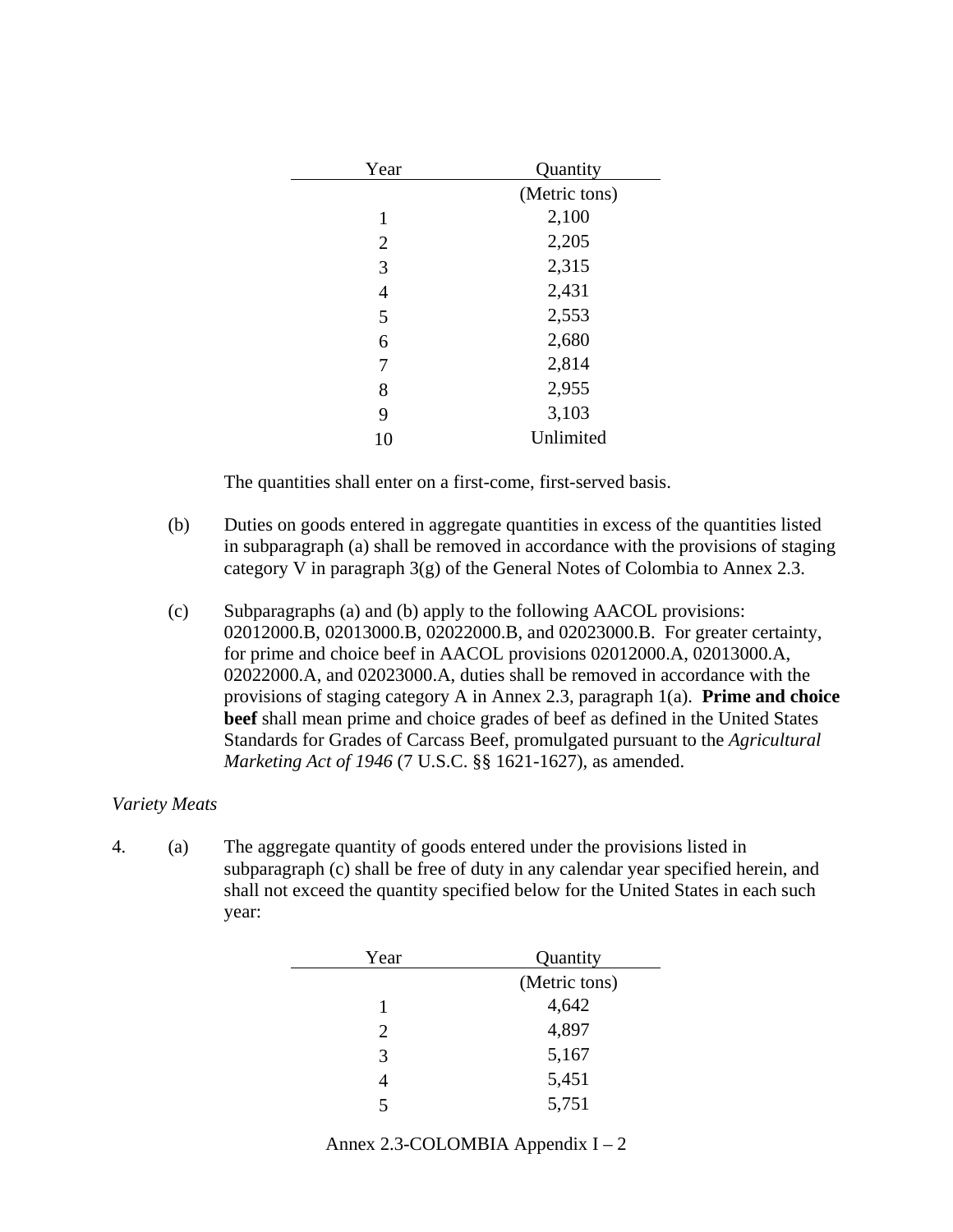| 10 | Unlimited |
|----|-----------|
| 9  | 7,124     |
| 8  | 6,753     |
| 7  | 6,401     |
| 6  | 6,067     |

- (b) Duties on goods entered in aggregate quantities in excess of the quantities listed in subparagraph (a) shall be removed in accordance with the provisions of staging category V in paragraph 3(g) of the General Notes of Colombia to Annex 2.3.
- (c) Subparagraphs (a) and (b) apply to the following AACOL provisions: 02061000, 02062100, 02062200, 02062900, 05040010, 05040020, and 05040030.

### *Spent Fowl (Chickens)*

| Year           | Quantity      |
|----------------|---------------|
|                | (Metric tons) |
| $\mathbf{1}$   | 412           |
| $\overline{2}$ | 424           |
| 3              | 437           |
| $\overline{4}$ | 450           |
| 5              | 464           |
| 6              | 478           |
| 7              | 492           |
| 8              | 507           |
| 9              | 522           |
| 10             | 538           |
| 11             | 554           |
| 12             | 570           |
| 13             | 587           |
| 14             | 605           |
| 15             | 623           |
| 16             | 642           |
| 17             | 661           |
| 18             | Unlimited     |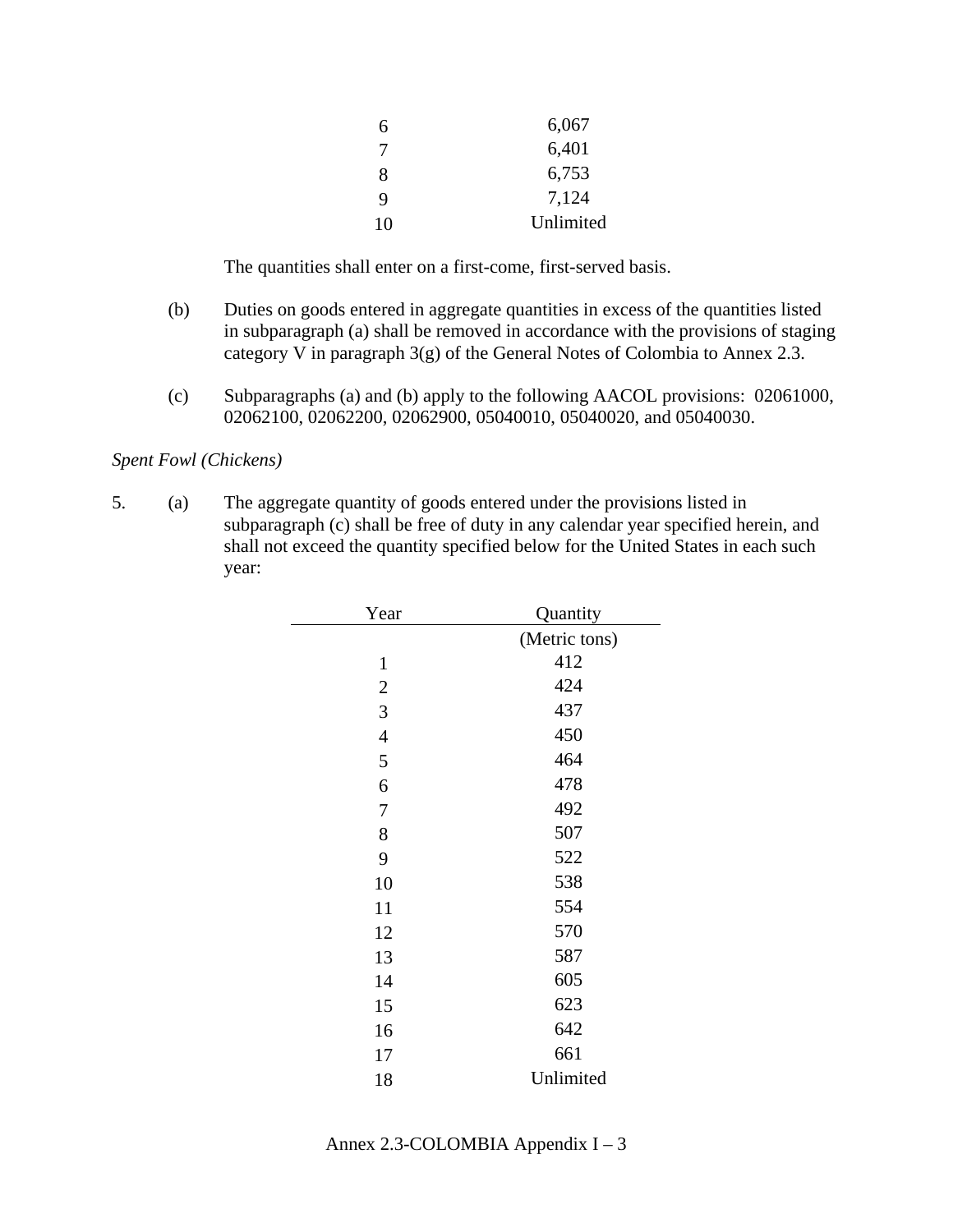- (b) Duties on goods entered in aggregate quantities in excess of the quantities listed in subparagraph (a) shall be removed in accordance with the provisions of staging category BB in paragraph 3(m) of the General Notes of Colombia to Annex 2.3.
- (c) Subparagraphs (a) and (b) apply to the following AACOL provisions: 02071100.A and 02071200.A.

## *Chicken Leg Quarters*

6. (a) The aggregate quantity of goods entered under the provisions listed in subparagraph (c) shall be free of duty in any calendar year specified herein, and shall not exceed the quantity specified below for the United States in each such year:

| Quantity      |
|---------------|
| (Metric tons) |
| 27,040        |
| 28,122        |
| 29,246        |
| 30,416        |
| 31,633        |
| 32,898        |
| 34,214        |
| 35,583        |
| 37,006        |
| 38,486        |
| 40,026        |
| 41,627        |
| 43,292        |
| 45,024        |
| 46,825        |
| 48,698        |
| 50,645        |
| Unlimited     |
|               |

The quantities shall enter pursuant to the terms of an Export Trade Certificate (ETC), provided such ETC is approved pursuant to the provisions of the *Export Trading Company Act of 1982*, 15 U.S.C. §§ 4011-4021 (2000). There shall be no import licensing requirement for quantities allocated pursuant to the ETC. If an ETC is not approved, the quantities shall be allocated in a manner to be established by mutual agreement of Colombia and the United States.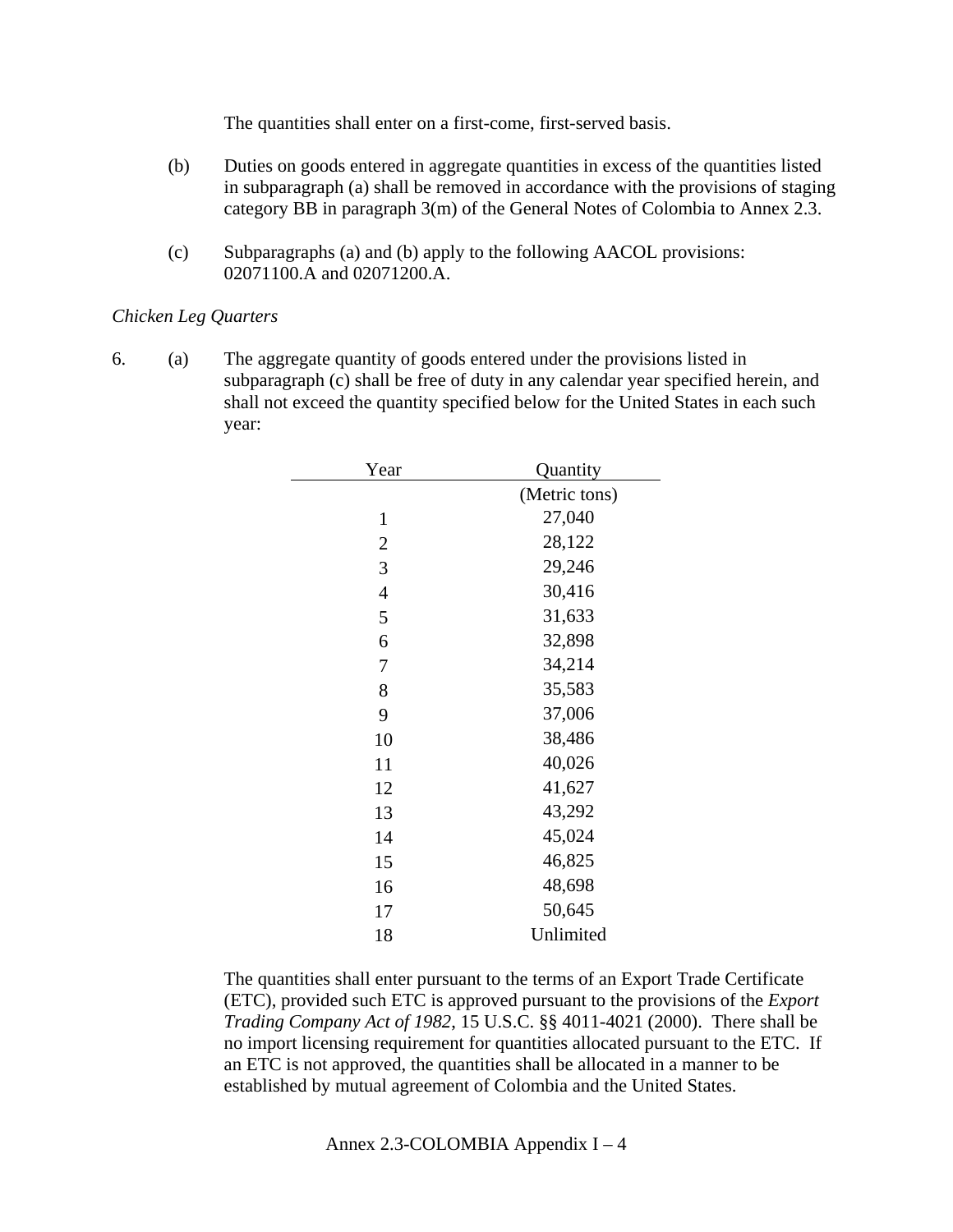- (b) Duties on goods entered in aggregate quantities in excess of the quantities listed in subparagraph (a) shall be removed as follows:
	- (i) for AACOL provisions 02071300.A and 02071400.A, in accordance with the provisions of staging category  $X$  in paragraph  $3(i)$  of the General Notes of Colombia to Annex 2.3; and
	- (ii) for AACOL provision 16023200.A, in accordance with the provisions of staging category Y in paragraph 3(j) of the General Notes of Colombia to Annex 2.3.
- (c) Subparagraphs (a) and (b) apply to the following AACOL provisions: 02071300.A, 02071400.A, and 16023200.A. For greater clarity, subparagraphs (a) and (b) do not apply to mechanically separated meat, or other processed or blended products, derived in whole or in part from leg quarters.

## *Milk Powder*

7. (a) The aggregate quantity of goods entered under the provisions listed in subparagraph (c) shall be free of duty in any calendar year specified herein, and shall not exceed the quantity specified below for the United States in each such year:

| Year           | Quantity      |
|----------------|---------------|
|                | (Metric tons) |
| $\mathbf{1}$   | 5,500         |
| 2              | 6,050         |
| 3              | 6,655         |
| $\overline{4}$ | 7,321         |
| 5              | 8,053         |
| 6              | 8,858         |
| 7              | 9,744         |
| 8              | 10,718        |
| 9              | 11,790        |
| 10             | 12,969        |
| 11             | 14,266        |
| 12             | 15,692        |
| 13             | 17,261        |
| 14             | 18,987        |
| 15             | Unlimited     |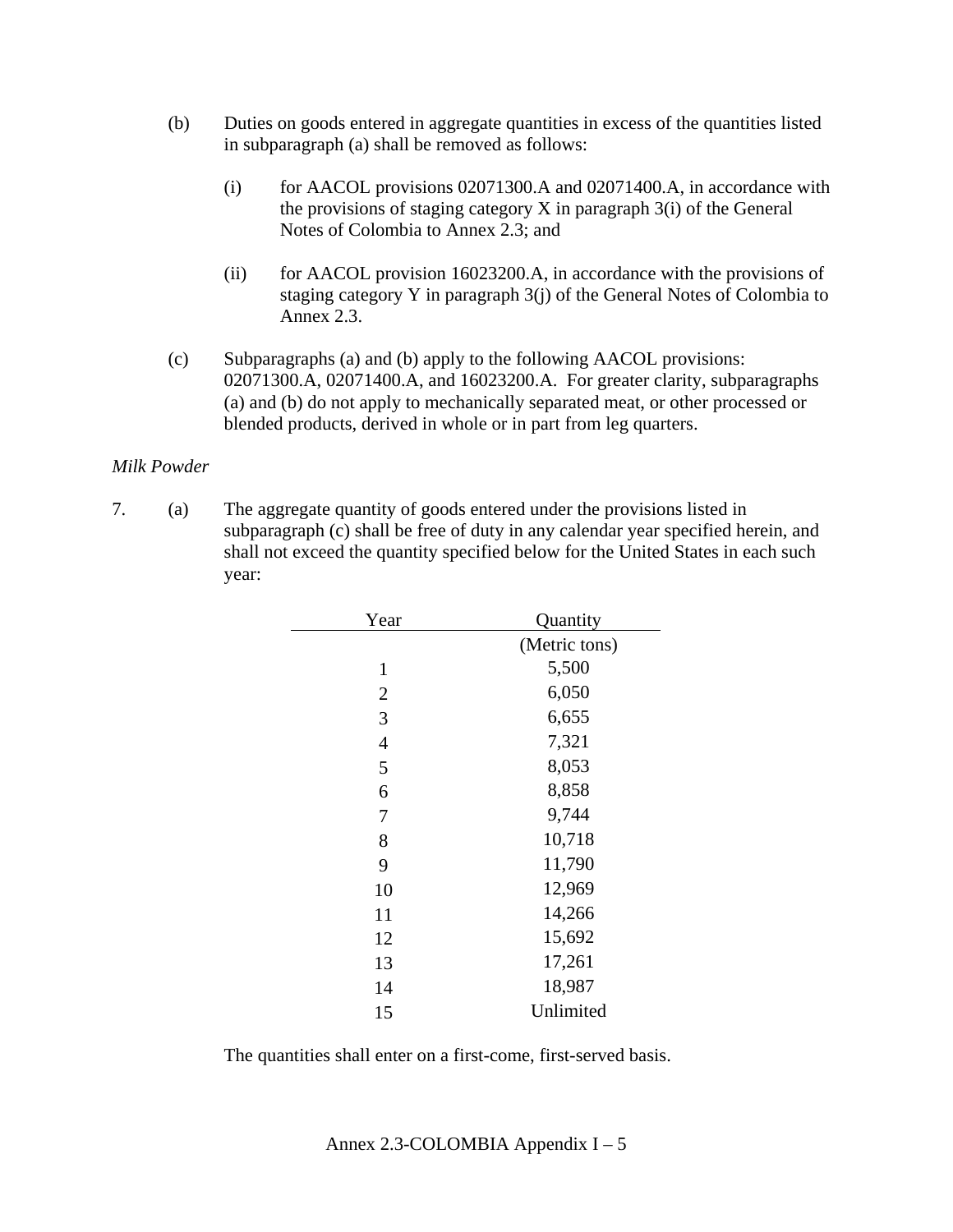- (b) Duties on goods entered in aggregate quantities in excess of the quantities listed in subparagraph (a), shall be removed in accordance with the provisions of staging category D in Annex 2.3, paragraph 1(d).
- (c) Subparagraphs (a) and (b) apply to the following AACOL provisions: 04021010, 04021090, 04022111, 04022119, 04022191, and 04022199.

### *Yogurt*

8. (a) The aggregate quantity of goods entered under the provision listed in subparagraph (c) shall be free of duty in any calendar year specified herein, and shall not exceed the quantity specified below for the United States in each such year:

| Year           | Quantity      |
|----------------|---------------|
|                | (Metric tons) |
| $\mathbf{1}$   | 110           |
| $\overline{2}$ | 121           |
| 3              | 133           |
| $\overline{4}$ | 146           |
| 5              | 161           |
| 6              | 177           |
| 7              | 195           |
| 8              | 214           |
| 9              | 236           |
| 10             | 259           |
| 11             | 285           |
| 12             | 314           |
| 13             | 345           |
| 14             | 380           |
| 15             | Unlimited     |

The quantities shall enter on a first-come, first-served basis.

- (b) Duties on goods entered in aggregate quantities in excess of the quantities listed in subparagraph (a), shall be removed in accordance with the provisions of staging category D in Annex 2.3, paragraph 1(d).
- (c) Subparagraphs (a) and (b) apply to the following AACOL provision: 04031000.

*Butter* 

9. (a) The aggregate quantity of goods entered under the provisions listed in subparagraph (c) shall be free of duty in any calendar year specified herein, and

Annex 2.3-COLOMBIA Appendix I – 6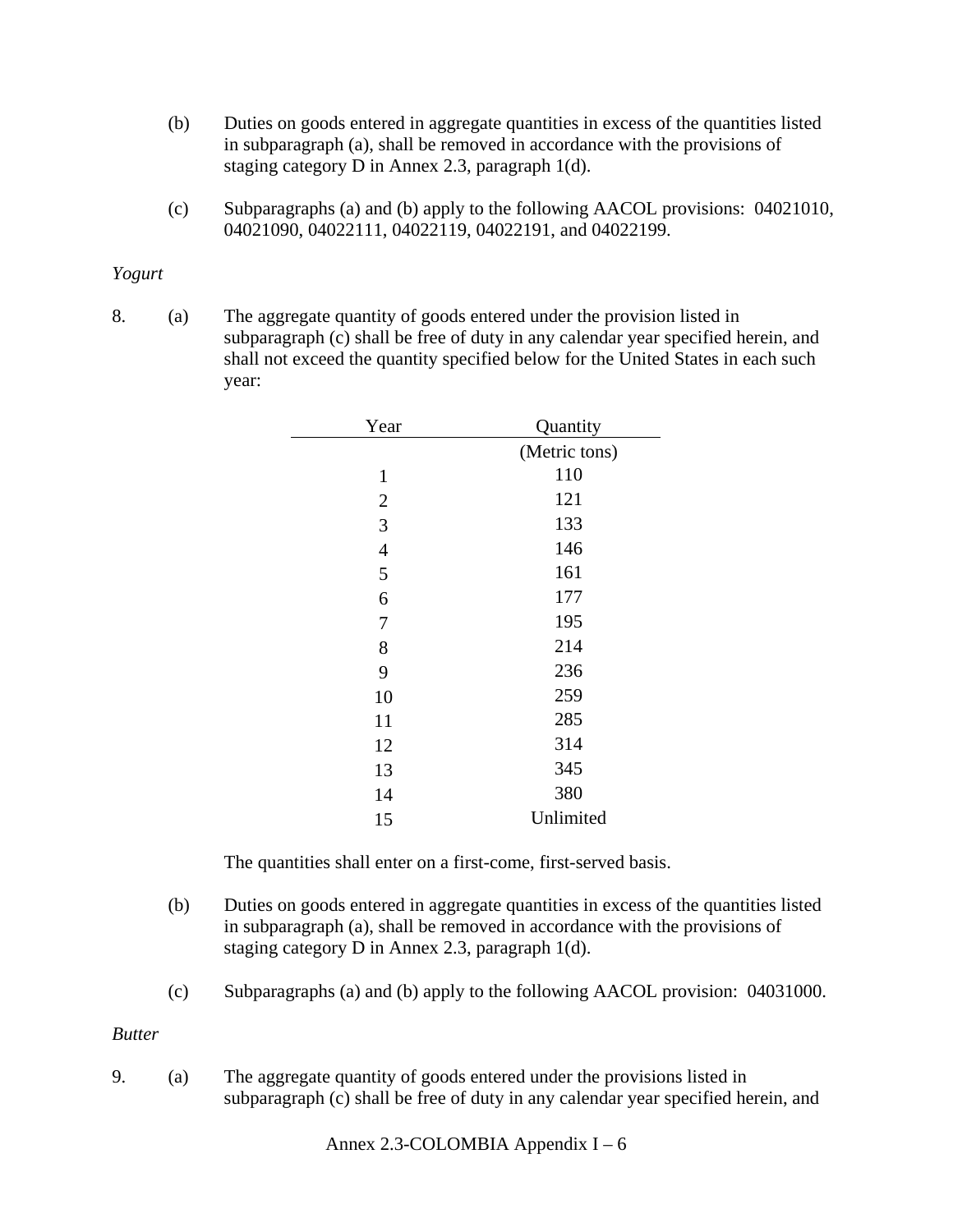| Year           | Quantity      |
|----------------|---------------|
|                | (Metric tons) |
| $\mathbf{1}$   | 550           |
| $\overline{2}$ | 605           |
| 3              | 666           |
| 4              | 732           |
| 5              | 805           |
| 6              | 886           |
| 7              | 974           |
| 8              | 1,072         |
| 9              | 1,179         |
| 10             | 1,297         |
| 11             | Unlimited     |

shall not exceed the quantity specified below for the United States in each such year:

The quantities shall enter on a first-come, first-served basis.

- (b) Duties on goods entered in aggregate quantities in excess of the quantities listed in subparagraph (a), shall be removed in accordance with the provisions of staging category T in Annex 2.3, paragraph 1(g).
- (c) Subparagraphs (a) and (b) apply to the following AACOL provisions: 04051000, 04052000, 04059020, and 04059090.

#### *Cheese*

| Year           | Quantity      |
|----------------|---------------|
|                | (Metric tons) |
| 1              | 2,310         |
| $\overline{2}$ | 2,541         |
| 3              | 2,795         |
| 4              | 3,075         |
| 5              | 3,382         |
| 6              | 3,720         |
| 7              | 4,092         |
| 8              | 4,502         |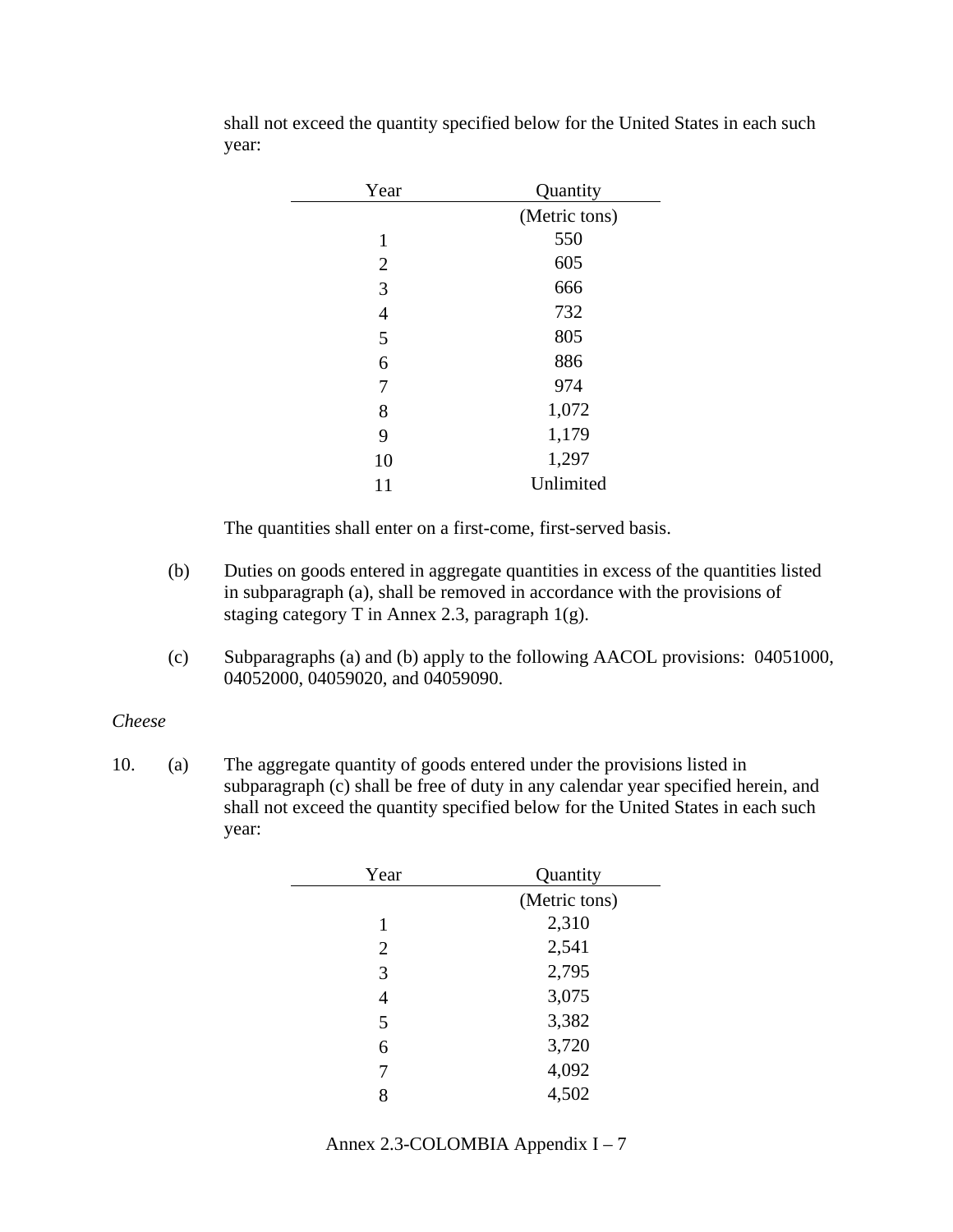| 9  | 4,952     |
|----|-----------|
| 10 | 5,447     |
| 11 | 5,992     |
| 12 | 6,591     |
| 13 | 7,250     |
| 14 | 7,975     |
| 15 | Unlimited |

- (b) Duties on goods entered in aggregate quantities in excess of the quantities listed in subparagraph (a), shall be removed in accordance with the provisions of staging category D in Annex 2.3, paragraph 1(d).
- (c) Subparagraphs (a) and (b) apply to the following AACOL provisions: 04061000, 04062000, 04063000, 04064000, 04069010, 04069020, 04069030, and 04069090.

*Processed Dairy Products* 

11. (a) The aggregate quantity of goods entered under the provisions listed in subparagraph (c) shall be free of duty in any calendar year specified herein, and shall not exceed the quantity specified below for the United States in each such year:

| Year           | Quantity      |
|----------------|---------------|
|                | (Metric tons) |
| $\mathbf{1}$   | 1,100         |
| 2              | 1,210         |
| 3              | 1,331         |
| $\overline{4}$ | 1,464         |
| 5              | 1,611         |
| 6              | 1,772         |
| 7              | 1,949         |
| 8              | 2,144         |
| 9              | 2,358         |
| 10             | 2,594         |
| 11             | 2,853         |
| 12             | 3,138         |
| 13             | 3,452         |
| 14             | 3,797         |
| 15             | Unlimited     |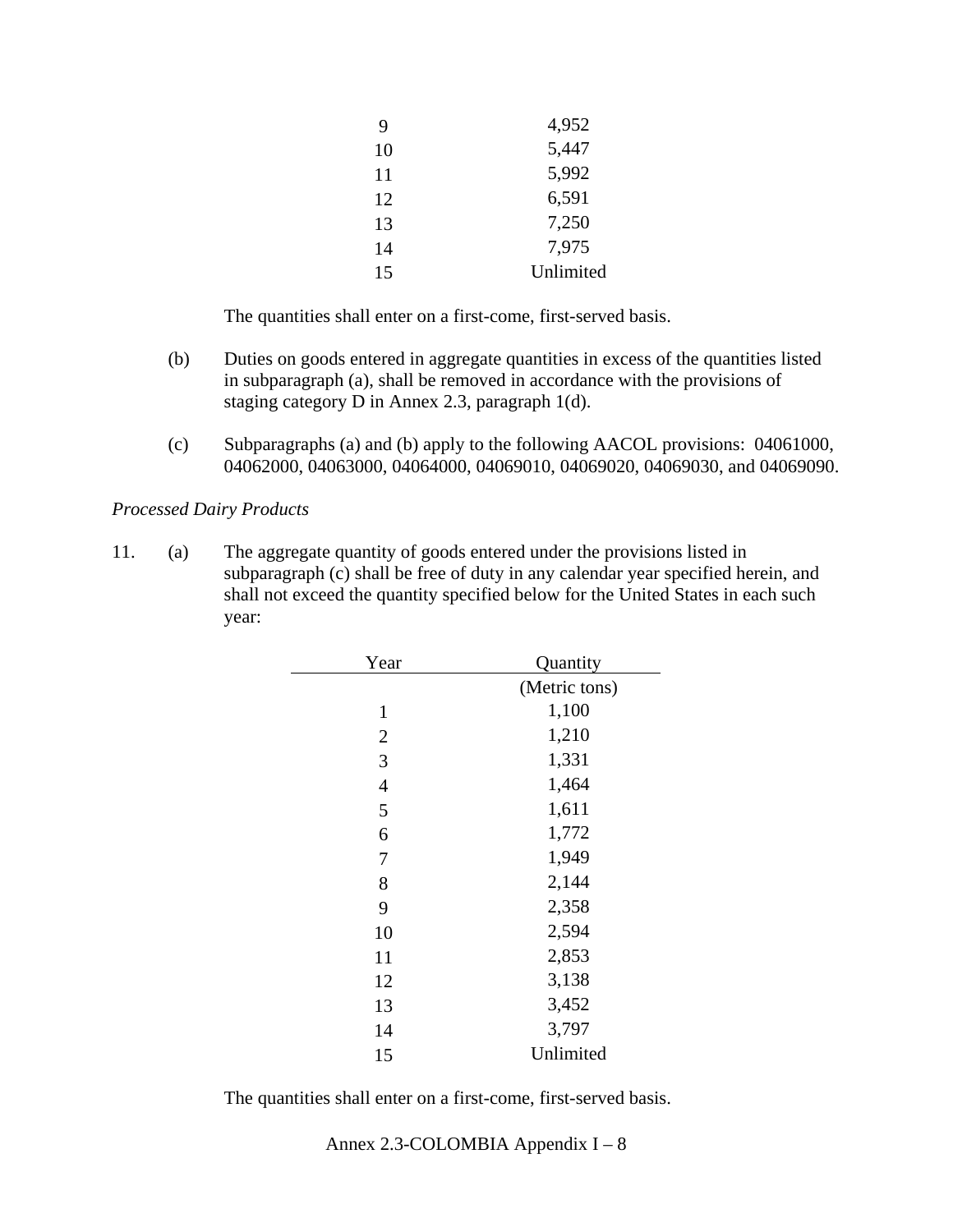- (b) Duties on goods entered in aggregate quantities in excess of the quantities listed in subparagraph (a), shall be removed in accordance with the provisions of staging category D in Annex 2.3, paragraph 1(d).
- (c) Subparagraphs (a) and (b) apply to the following AACOL provisions: 19011010 and 19011090.

### *Ice Cream*

12. (a) The aggregate quantity of goods entered under the provision listed in subparagraph (c) shall be free of duty in any calendar year specified herein, and shall not exceed the quantity specified below for the United States in each such year:

| Year           | Quantity      |
|----------------|---------------|
|                | (Metric Tons) |
| $\mathbf{1}$   | 330           |
| $\overline{2}$ | 363           |
| 3              | 399           |
| 4              | 439           |
| 5              | 483           |
| 6              | 531           |
| 7              | 585           |
| 8              | 643           |
| 9              | 707           |
| 10             | 778           |
| 11             | Unlimited     |

The quantities shall enter on a first-come, first-served basis.

- (b) Duties on goods entered in aggregate quantities in excess of the quantities listed in subparagraph (a), shall be removed in accordance with the provisions of staging category T in Annex 2.3, paragraph 1(g).
- (c) Subparagraphs (a) and (b) apply to the following AACOL provision: 21050000.

## *Dried Beans*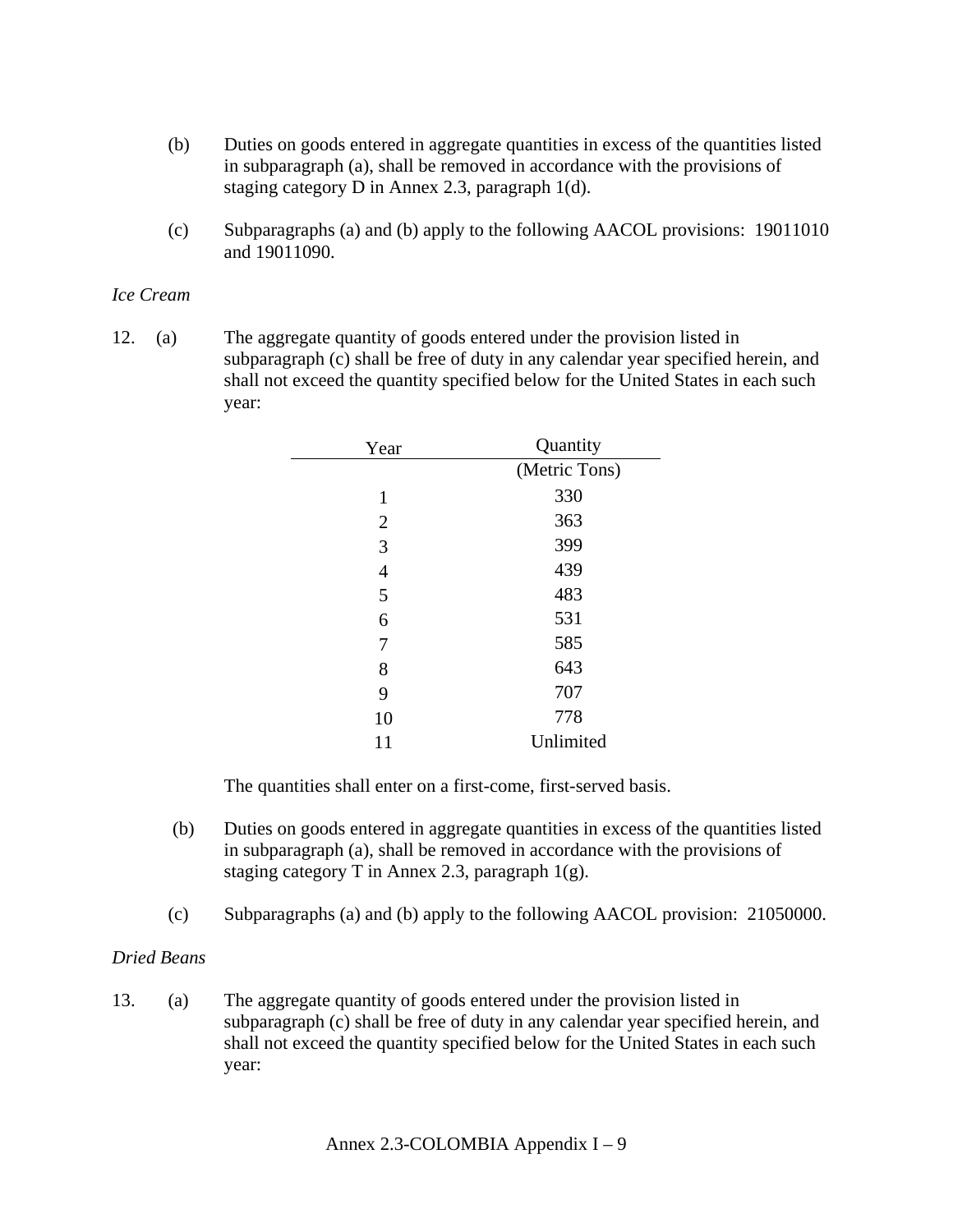| Year           | Quantity      |
|----------------|---------------|
|                | (Metric tons) |
| 1              | 15,750        |
| $\overline{2}$ | 16,538        |
| 3              | 17,364        |
| $\overline{4}$ | 18,233        |
| 5              | 19,144        |
| 6              | 20,101        |
| 7              | 21,107        |
| 8              | 22,162        |
| 9              | 23,270        |
| 10             | Unlimited     |

- (b) Duties on goods entered in aggregate quantities in excess of the quantities listed in subparagraph (a), shall be removed in accordance with the provisions of staging category W in paragraph 3(h) of the General Notes of Colombia to Annex 2.3.
- (c) Subparagraphs (a) and (b) apply to the following AACOL provisions: 07133190, 07133290, 07133391, 07133392, 07133399, 07133991, 07133992, and 07133999.

## *Yellow Corn*

| Year | Quantity      |
|------|---------------|
|      | (Metric tons) |
| 1    | 2,100,000     |
| 2    | 2,205,000     |
| 3    | 2,315,250     |
| 4    | 2,431,013     |
| 5    | 2,552,563     |
| 6    | 2,680,191     |
| 7    | 2,814,201     |
| 8    | 2,954,911     |
| 9    | 3,102,656     |
| 10   | 3,257,789     |
| 11   | 3,420,679     |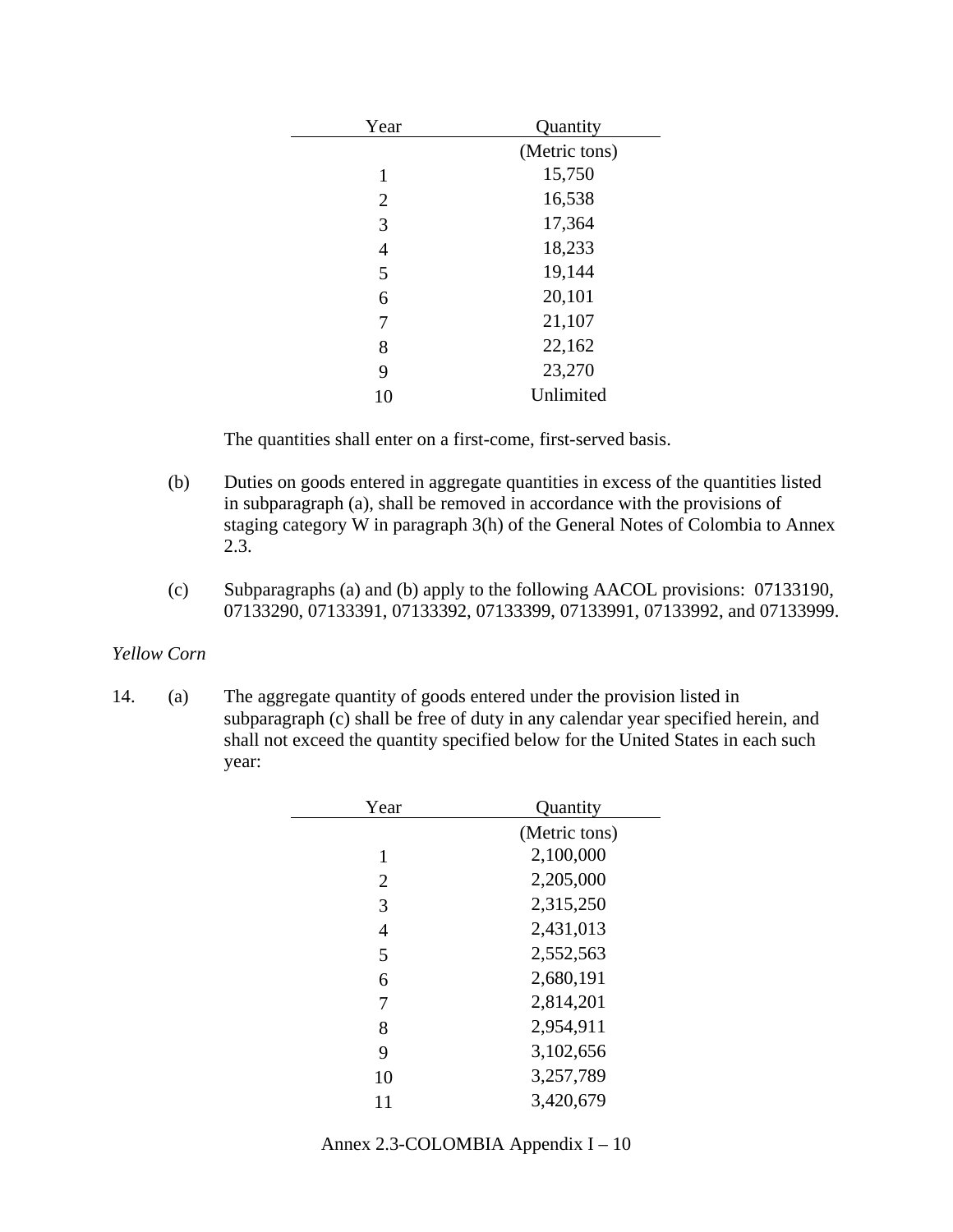12 Unlimited

The quantities shall enter on a first-come, first-served basis.

- (b) Duties on goods entered in aggregate quantities in excess of the quantities listed in subparagraph (a), shall be removed in accordance with the provisions of staging category N in paragraph 3(e) of the General Notes of Colombia to Annex 2.3.
- (c) Subparagraphs (a) and (b) apply to the following AACOL provision: 10059011.

## *White Corn*

15. (a) The aggregate quantity of goods entered under the provision listed in subparagraph (c) shall be free of duty in any calendar year specified herein, and shall not exceed the quantity specified below for the United States in each such year:

| Year           | Quantity      |
|----------------|---------------|
|                | (Metric tons) |
| 1              | 136,500       |
| $\overline{2}$ | 143,325       |
| 3              | 150,491       |
| $\overline{4}$ | 158,016       |
| 5              | 165,917       |
| 6              | 174,212       |
| 7              | 182,923       |
| 8              | 192,069       |
| 9              | 201,673       |
| 10             | 211,756       |
| 11             | 222,344       |
| 12             | Unlimited     |

- (b) Duties on goods entered in aggregate quantities in excess of the quantities listed in subparagraph (a), shall be removed in accordance with the provisions of staging category N in paragraph 3(e) of the General Notes of Colombia to Annex 2.3.
- (c) Subparagraphs (a) and (b) apply to the following AACOL provision: 10059012.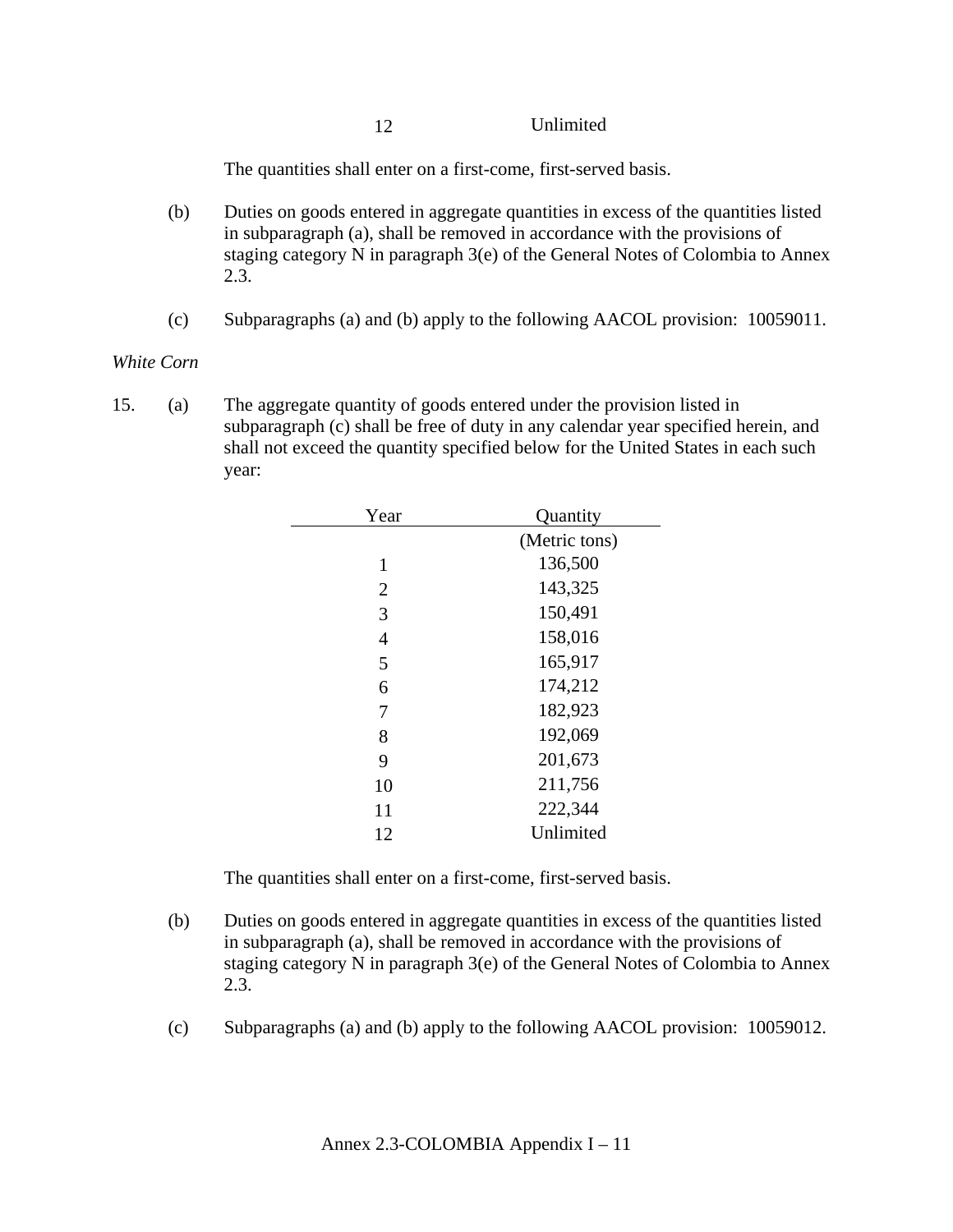#### *Sorghum*

16. (a) The aggregate quantity of goods entered under the provision listed in subparagraph (c) shall be free of duty in any calendar year specified herein, and shall not exceed the quantity specified below for the United States in each such year:

| Year           | Quantity      |
|----------------|---------------|
|                | (Metric tons) |
| 1              | 21,000        |
| $\overline{2}$ | 22,050        |
| 3              | 23,153        |
| $\overline{4}$ | 24,310        |
| 5              | 25,526        |
| 6              | 26,802        |
| 7              | 28,142        |
| 8              | 29,549        |
| 9              | 31,027        |
| 10             | 32,578        |
| 11             | 34,207        |
| 12             | Unlimited     |

The quantities shall enter on a first-come, first-served basis.

- (b) Duties on goods entered in aggregate quantities in excess of the quantities listed in subparagraph (a), shall be removed in accordance with the provisions of staging category N in paragraph 3(e) of the General Notes of Colombia to Annex 2.3.
- (c) Subparagraphs (a) and (b) apply to the following AACOL provision: 10070090.

#### *Glucose*

| Year | Quantity      |
|------|---------------|
|      | (Metric tons) |
|      | 10,500        |
| 2    | 11,025        |
| 3    | 11,576        |
| 4    | 12,155        |
| 5    | 12,763        |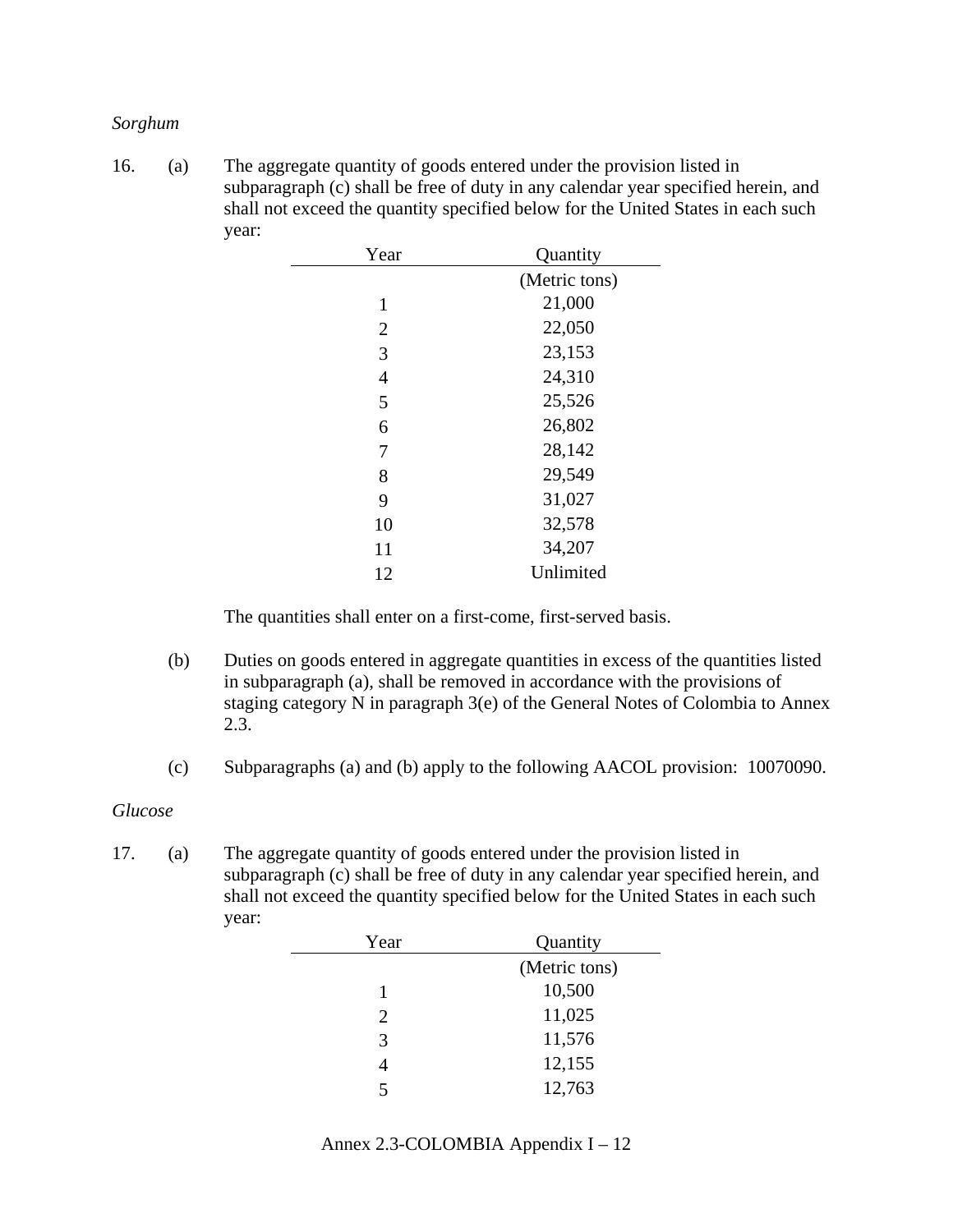| 7<br>8 | 14,071<br>14,775 |
|--------|------------------|
| 9      | 15,513           |
| 10     | Unlimited        |

- (b) Duties on goods entered in aggregate quantities in excess of the quantities listed in subparagraph (a), shall be removed in accordance with the provisions of staging category C in Annex 2.3, paragraph 1(c).
- (c) Subparagraphs (a) and (b) apply to the following AACOL provisions: 17023020 and 17023090.

#### *Pet Food*

18. (a) The aggregate quantity of goods entered under the provision listed in subparagraph (c) shall be free of duty in any calendar year specified herein, and shall not exceed the quantity specified below for the United States in each such year:

| Year           | Quantity      |
|----------------|---------------|
|                | (Metric tons) |
| 1              | 8,640         |
| $\overline{2}$ | 9,331         |
| 3              | 10,078        |
| 4              | 10,884        |
| 5              | 11,755        |
| 6              | 12,695        |
| 7              | 13,711        |
|                | Unlimited     |

- (b) Duties on goods entered in aggregate quantities in excess of the quantities listed in subparagraph (a), shall be removed in accordance with the provisions of staging category L in paragraph 3(c) of the General Notes of Colombia to Annex 2.3.
- (c) Subparagraphs (a) and (b) apply to the following AACOL provision: 23091090.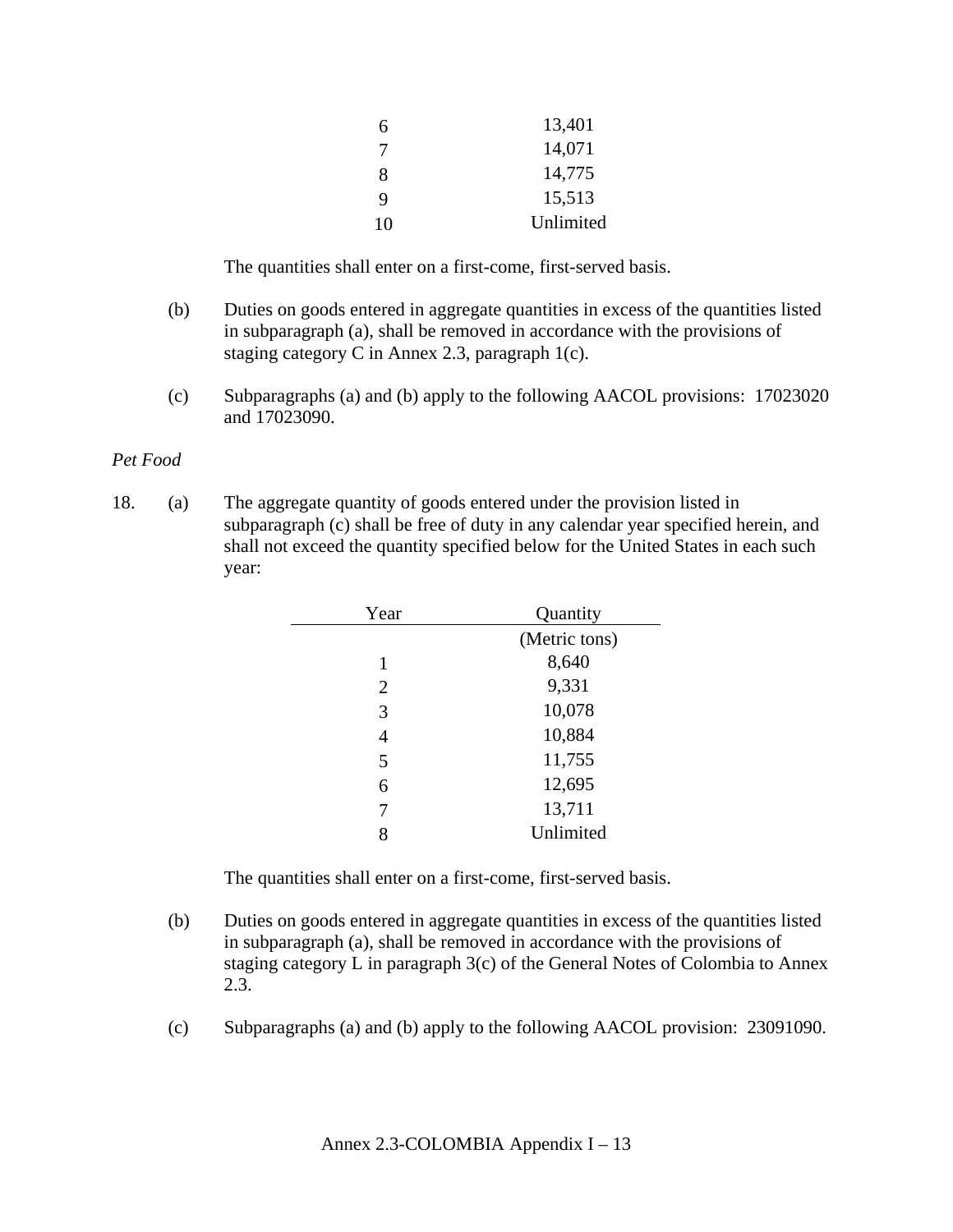### *Animal Feeds*

19. (a) The aggregate quantity of goods entered under the provision listed in subparagraph (c) shall be free of duty in any calendar year specified herein, and shall not exceed the quantity specified below for the United States in each such year:

| Year           | Quantity      |
|----------------|---------------|
|                | (Metric tons) |
| 1              | 194,250       |
| $\overline{2}$ | 203,963       |
| 3              | 214,161       |
| 4              | 224,869       |
| 5              | 236,112       |
| 6              | 247,918       |
| 7              | 260,314       |
| 8              | 273,329       |
| 9              | 286,996       |
| 10             | 301,346       |
| 11             | 316,413       |
| 12             | Unlimited     |

The quantities shall enter on a first-come, first-served basis.

- (b) Duties on goods entered in aggregate quantities in excess of the quantities listed in subparagraph (a), shall be removed in accordance with the provisions of staging category N in paragraph 3(e) of the General Notes of Colombia to Annex 2.3.
- (c) Subparagraphs (a) and (b) apply to the following AACOL provisions: 23099010, 23099020, and 23099090.

*Rice*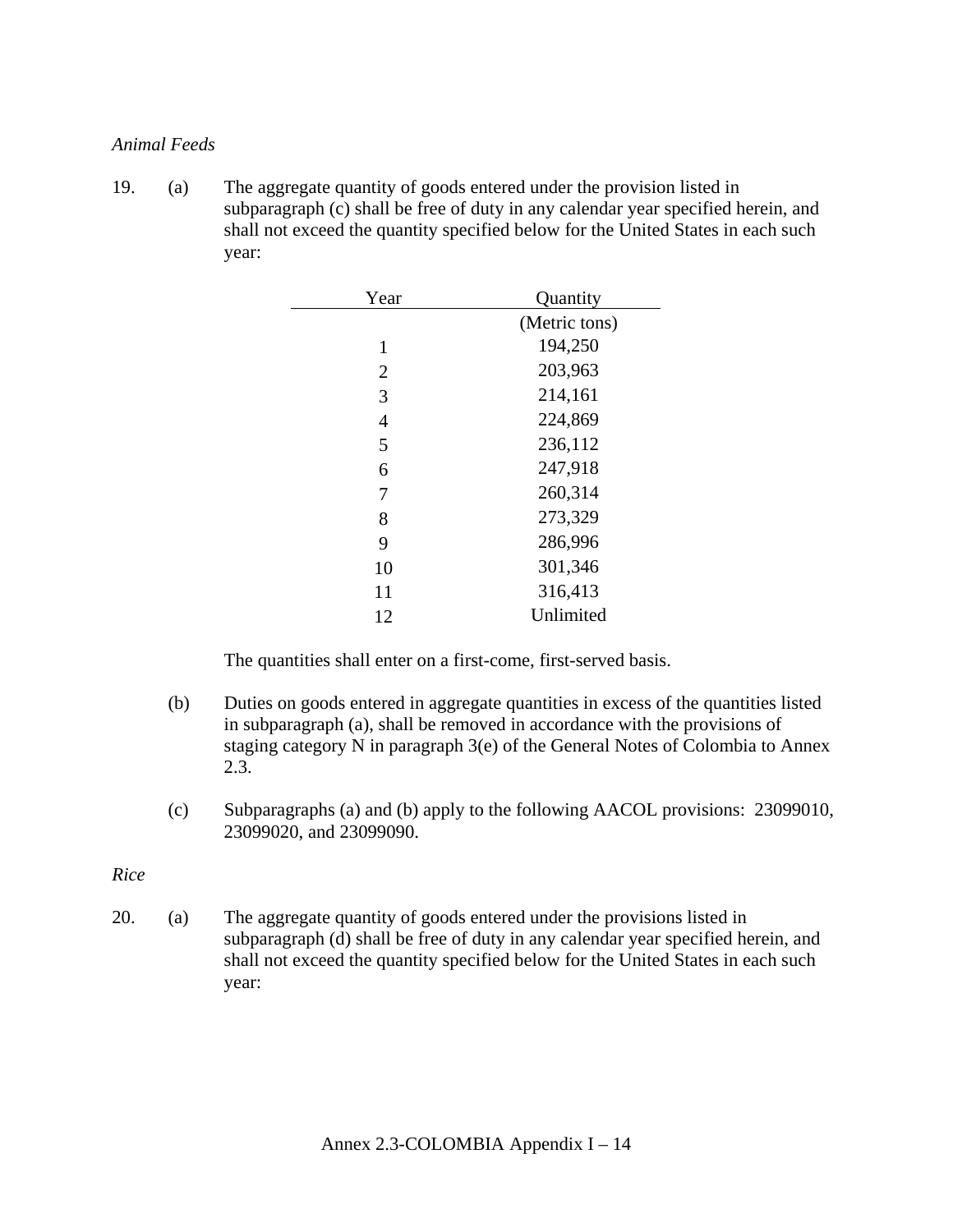| Year           | Quantity          |
|----------------|-------------------|
|                | (Metric tons,     |
|                | milled equivalent |
|                | basis)            |
| $\mathbf{1}$   | 79,000            |
| $\overline{2}$ | 82,555            |
| 3              | 86,270            |
| $\overline{4}$ | 90,152            |
| 5              | 94,209            |
| 6              | 98,448            |
| 7              | 102,879           |
| 8              | 107,508           |
| 9              | 112,346           |
| 10             | 117,402           |
| 11             | 122,685           |
| 12             | 128,205           |
| 13             | 133,975           |
| 14             | 140,003           |
| 15             | 146,304           |
| 16             | 152,887           |
| 17             | 159,767           |
| 18             | 166,957           |
| 19             | Unlimited         |

The quantities shall enter pursuant to the terms of an Export Trade Certificate (ETC), provided such ETC is approved pursuant to the provisions of the *Export Trading Company Act of 1982*, 15 U.S.C. §§ 4011-4021 (2000). There shall be no import licensing requirement for quantities allocated pursuant to the ETC. If an ETC is not approved, the quantities shall be allocated in a manner to be established by mutual agreement of Colombia and the United States.

- (b) Duties on goods entered in aggregate quantities in excess of the quantities listed in subparagraph (a), shall be removed in accordance with the provisions of staging category Z in paragraph 3(k) of the General Notes of Colombia to Annex 2.3.
- (c) For purposes of calculating the quantities in subparagraph (a), metric tons of rough rice shall be converted to milled metric ton equivalents using a factor of 0.71 milled metric tons per 1.00 rough metric ton, and metric tons of brown rice shall be converted to milled metric ton equivalents using a factor of 0.89 milled metric tons per 1.00 brown metric ton.